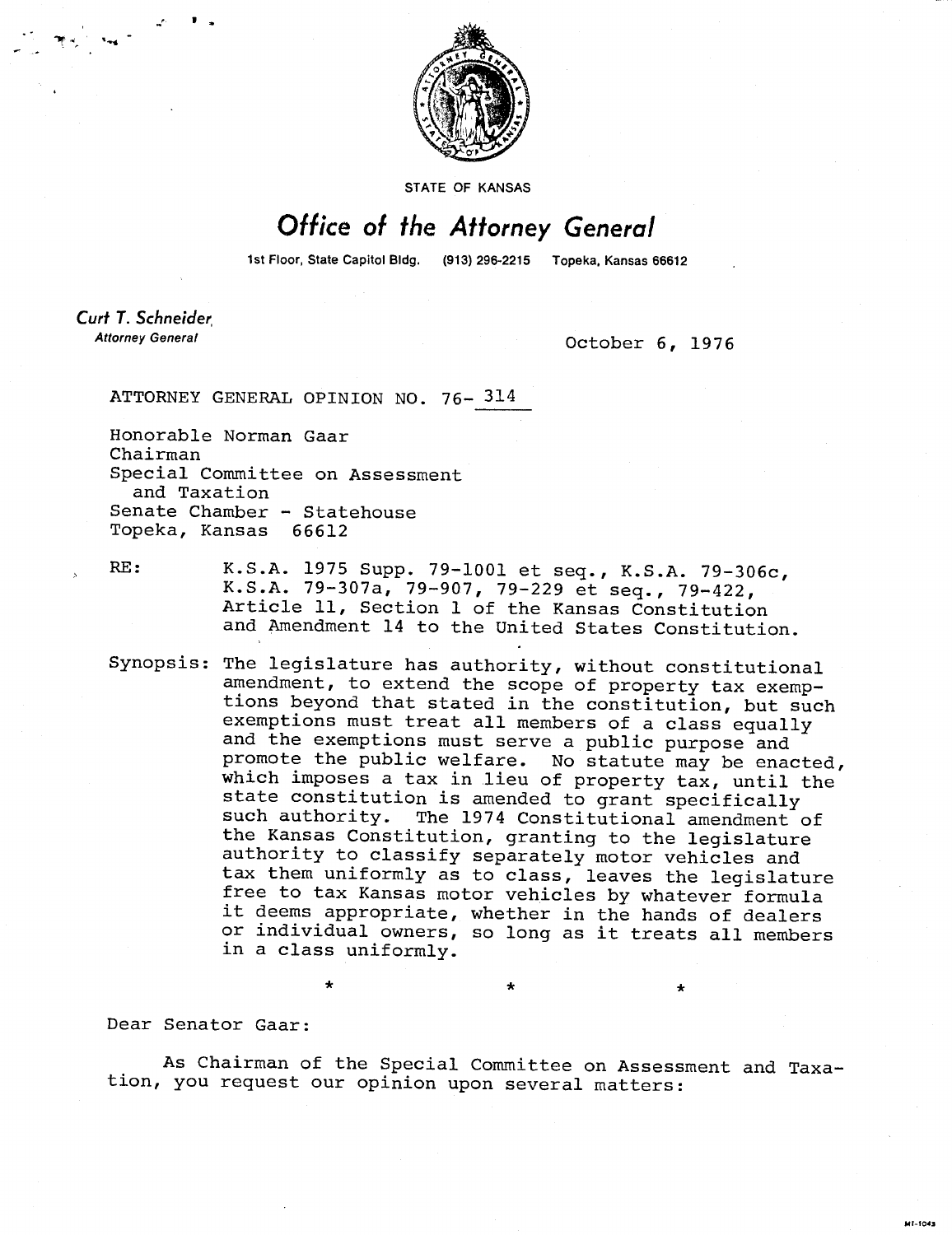Honorable Norman Gaar October 6, 1976 Page Two

1. Can the legislature provide for exemptions of inventories from property taxation, or is a constitutional amendment necessary?

In our opinion, the legislature is clothed with authority, without a constitutional amendment, to exempt inventories, if it is for a public purpose and all members of a class are treated equally. Although, the Kansas legislature may extend the scope of property tax exemptions beyond that stated in the constitution, the statutory exemptions must have a public purpose and promote the public welfare. State ex rel. v. Board of Regents, 167 Kan. 587, Syl. #6, 207 P.2d 373 (1949). The legislature in its "wisdom and discretion" may grant exemptions so long as it treats all members in a class equally. Wheeler v. Weightman, 96 Kan. 50,59, 149 Kan. 50, (1915). The constitution provision that certain property shall be exempt from taxation does not preclude the legislature from providing for other exemptions. City of Harper v. Fink, 148 Kan. 278, 280 P.3d 1080 (1938).

2. If an exemption could be granted without amending the constitution, would all types of inventories (merchants, manufacturers and livestock) have to be exempted uniformly, or could one or two types be exempted and others remain subject to taxation? Also, would granting exemption to some inventories and not others violate the United States Constitution?

In our opinion any legislative 'act, which exempts, without specific constitutional authority, some inventories of personal property from property tax leaving other inventories subject to taxation, violates both Article 11, Section 1 of the Kansas Constitution and the 14th Amendment to the Constitution of the United States.

Wheeler, supra, makes some forceful statements on this matter:

"The imposition of taxes upon selected classes of property to be exclusion of others, and the exemption of selected classes to the exclusion of others, constitute invidious discriminations which destroy uniformity." (p.58)

"Besides this, an exemption from taxation, granted through favoritism or other arbitrary motive, of property not benefiting the public in any way different from other property of the state, could not be sustained even although the financial effect of the exemption might not be appreciably felt.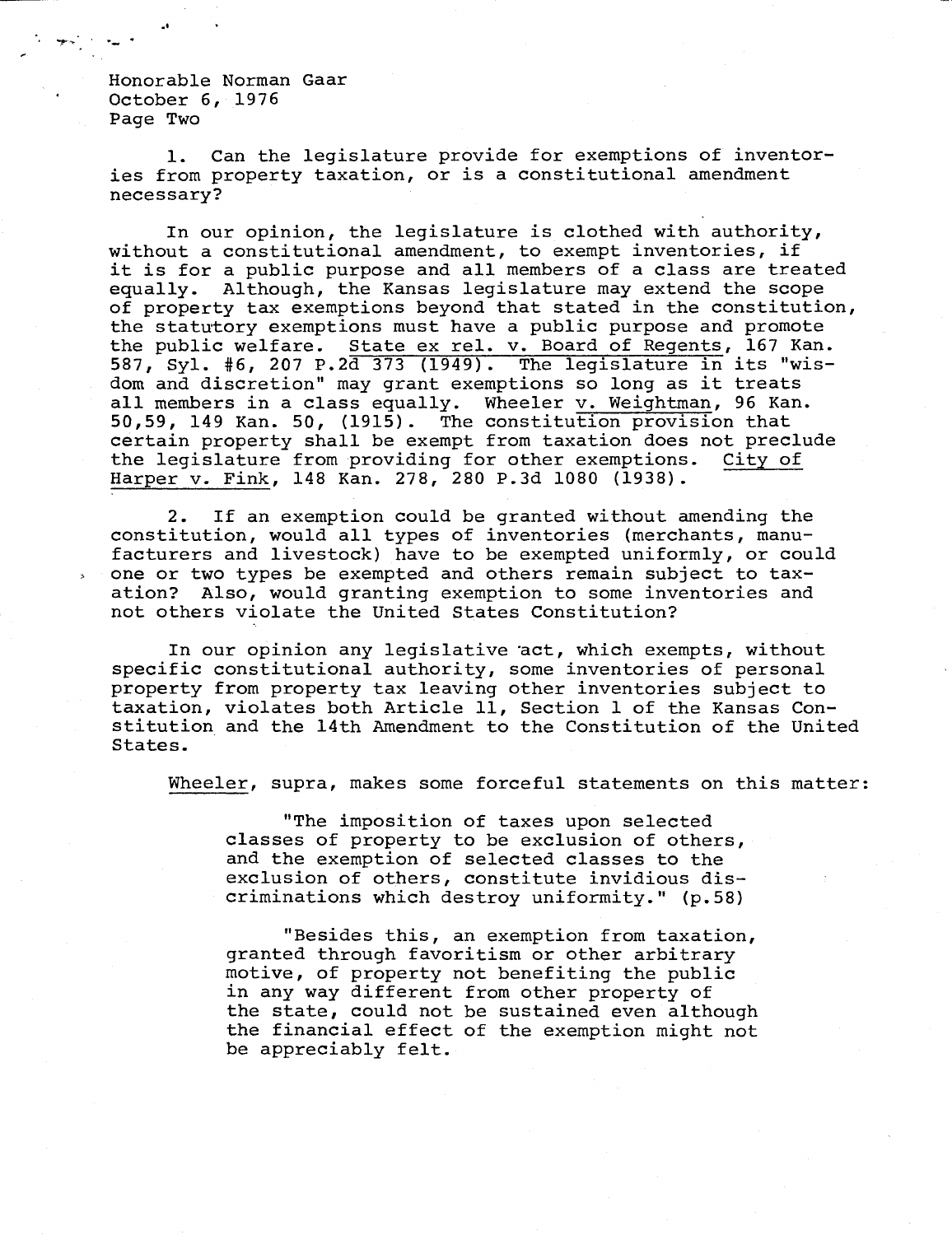Honorable Norman Gaar October 6, 1976 Page Three

> 'It is difficult to conceive of a justifiable exemption law which should select single individuals or corporations, or single articles of property, and, taking them out of the class to which they belong, make them the subject of capricious legislative favor. Such favoritism could make no pretense to equality; it would lack the semblance of legitimate tax legislation.' (1 Cooley on Taxation, 3d ed., p. 381)" (p.61)

"(C)lassification shall be natural and not arbitrary or capricious, and that all persons or subjects in the same class shall be treated in the same way." (p.65)

The equal protection clause of the Federal Constitution and the State Constitutional provision pertaining to equality and uniformity of taxation are substantially similar, and in general what violates one will contravene the other. Northern Natural Gas Co. v. Williams, 208 Kan. 407, Syl. #3, 493 p.2d 568, Cert. den. 406 U.S. 967, 92 S.Ct. 2408, 32 L.Ed. 2d 2408 (1972).

Thus, a statute, taxing cemetery land owned by a corporation, while all other cemetery lands owned by individuals are exempt, was held to be an unjust discrimination in violation of state and federal constitutions. Mt. Hope Cemetery Co. v. Pleasant, 139 Kan: 417, 32 P.2d 500 (1934).

3. Could the legislature impose a tax based on a measure other than value in lieu of property tax, without a constitutional amendment?

Our answer to this question is no. There must be a constitutional amendment.

It was the Wheeler case, supra, which struck down a mortgage registration fee law, "in lieu of" property tax, because the constitutional provision requiring an equal and uniform rate of taxation had no exception. (P. 77-78). Thereafter, in 1924, the constitution was amended to allow that "mineral products, money, notes, and other evidence of debt may be classified and taxed uniformly as to class as the legislature shall provide." The 1925 session implemented this amendment by an act creating a mortgage registration fee in lieu of property tax and that law was upheld. Voran v. Wright, 129 Kan. 1, 281 P. 938 (1929). Missouri Pacific Railroad Co. v. Deering, 184 Kan. 283, 286, 336 P.2d 482, Cert. den. 361 U.S. 12, 80 S.Ct. 84, 4 L.Ed 2d 21 (1959).

Inventories of merchants, manufacturers and livestock being assessed on monthly average for ad valorem tax purposes, is not an "in lieu of" property tax, but a means of classifying property